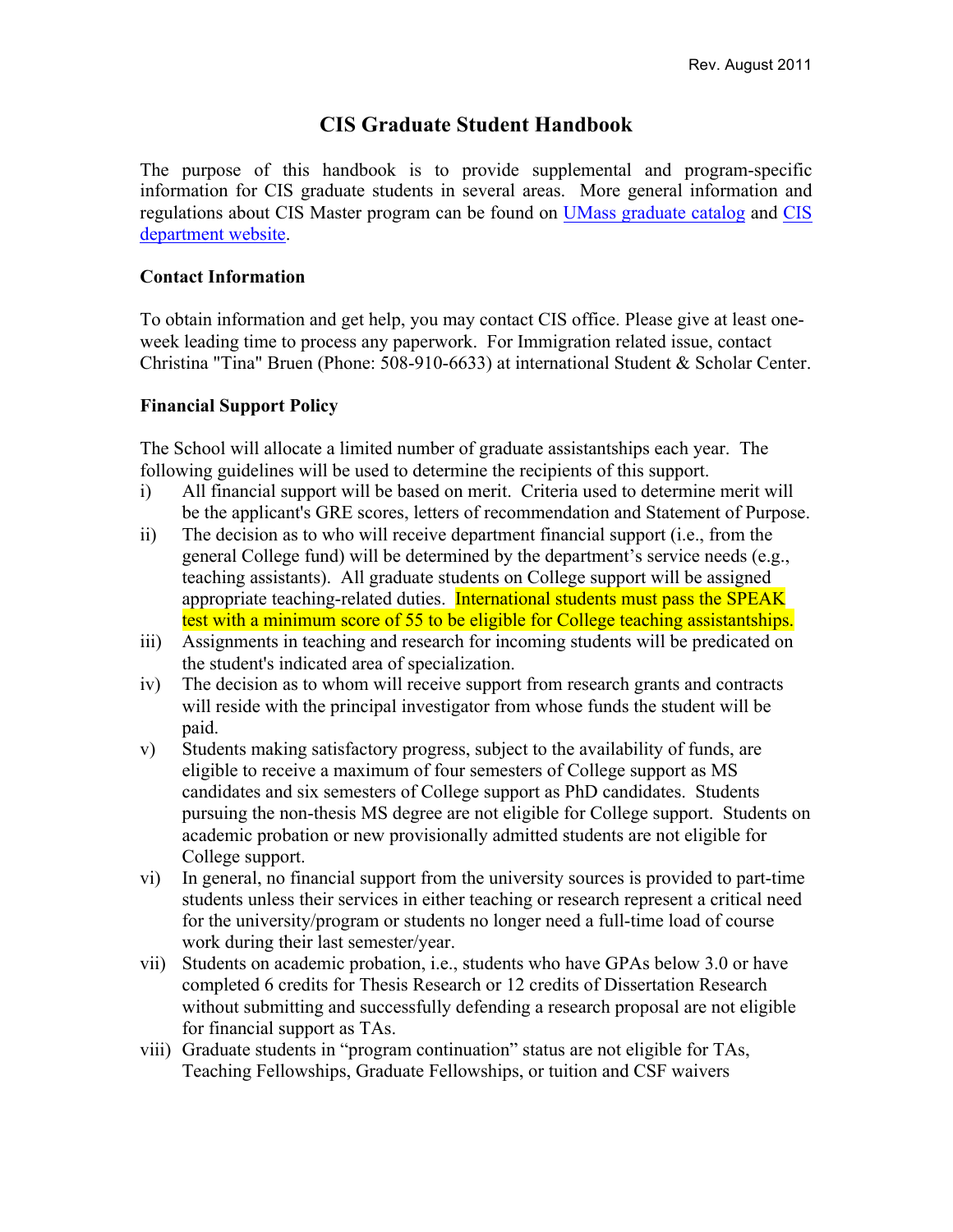#### **Academic Probation and Dismissal of Graduate Students**

A student who has been admitted to a graduate program of study in the CIS department, either on a regular or on a provisional basis, must maintain a 3.00 or higher grade point average in all work taken for graduate credit as well as an overall 3.00 GPA in all studies at UMass Dartmouth.

A student will be placed on academic probation if:

a) The student's GPA falls below 3.00 in the student's approved program of study.

b) The student's overall GPA for all post-baccalaureate courses taken at UMD falls below 3.00.

c) The student receives a D or F in a required deficiency or in a course at the 400-level or above.

d) The student receives two or more B- or lower grades.

e) For reasons other than above the student fails to make satisfactory progress toward a degree.

A student will be will be subject to dismissal from the graduate program if:

a) The student is on academic probation for either reason (a) or (b) and fails to bring the GPA, defined in (a) or (b) above, to 3.00 or above by the completion of the next semester if a full-time student or the next 9 semester hours if a part-time student.

b) The student receives a D or lower grade while on academic probation for any reason.

c) The student fails to obtain at least a 3.00 average in all courses cited as deficiencies upon admission to a graduate program.

d) The student's grade point average falls below a B (GPA =  $3.0$ ) after completion of 15 or more semester hours of course work, or 50% of the course work required for the program, whichever is greater.

e) The student receives three grades below B in coursework taken toward the degree.

f) The student fails to meet any other conditions imposed as a part of the probation.

A student may appeal any action concerning academic probation and dismissal by petitioning the graduate committee within the department.

#### **Course Load Guidelines**

A course load of 9 credits per semester is considered minimum for full-time status in the Graduate School at UMass Dartmouth. An international student must register full time and stay registered full time for the whole semester. Dropping a course even at the end of the semester that causes the student to fall below full time is unauthorized reduce course load and a student is considered out of status. There are only three exceptions to the full time registration, first semester due to adjustment issues, the end of the study because the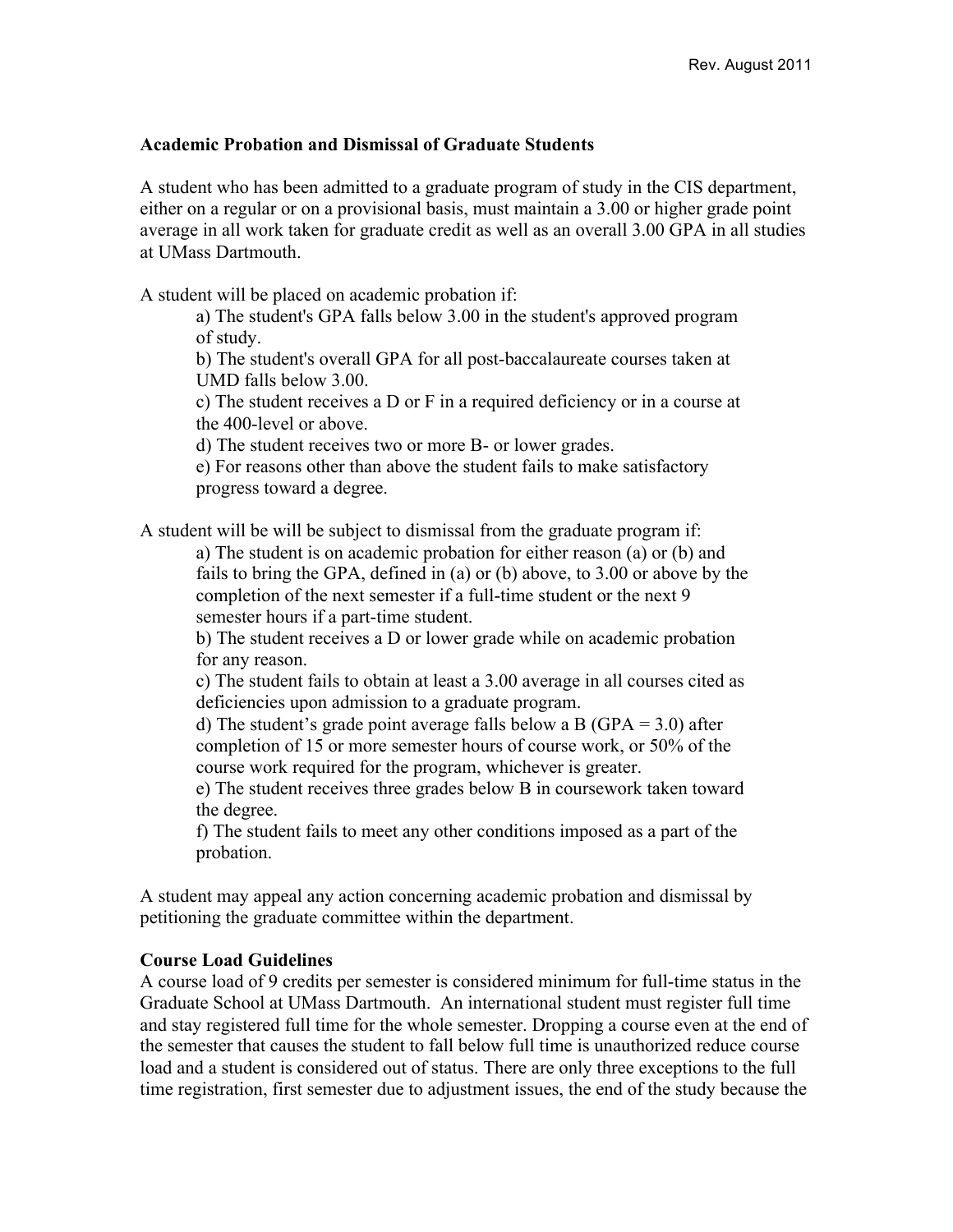student needs less than full time to complete the degree program, or medical reasons with documentation. In such exceptional situations, the student must file a reduce course load form and get approval first in order to maintain his/her full-time student status.

It is strongly recommended for international students to take only 6 credits in the first semester in order to achieve good academic progress while adjusting to the new environment.

#### **Satisfactory Academic Progress**

Satisfactory progress is indicated by students who

- 1. maintain a grade point average above 3.0 on a 4.0 scale as computed from their program of study;
- 2. have received no more than two grades below "B"; and
- 3. are registered for normal course loads or project/thesis/dissertation continuation.

Unsatisfactory academic progress results from failure to meet the above requirements and/or failure to complete program requirements at the appropriate point in the program. Such requirements are: (1) filing a project or thesis proposal; (2) scheduling the project or thesis presentation; (3) producing final copies of the thesis or dissertation. Students who do not maintain satisfactory progress in their degree program risk having their appointments reduced or being dismissed from the program.

Please note that course credits have a longevity of 6 years from the time a course is completed. Only graduate courses in which the student receives a grade of C or better, or 400-level courses in which the student receives a grade of B or better, may be applied towards fulfilling degree requirements. All grades are averaged into the student's record. Required courses in which a student received a grade of C minus or less must be repeated in order for the student to graduate.

#### **Course Selections, Registration and Continuation**

**Course from other department**: CIS graduate students are **not** allowed to take courses form other department unless:

- It is requested by MS project adviser, or
- CIS department does not provide technical elective courses that you have not taken before.

#### **400-level technical electives**

No more than two 400 level technical elective courses (except CIS498 and CIS499) are allowed to be counted toward MS degree only when:

- such courses (or courses with similar coverage) have not been taken by this student previously.
- the 500-level course on the same topics has not been taken yet.
- EGR 500 Graduate Internship takes place of one 400 level technical elective.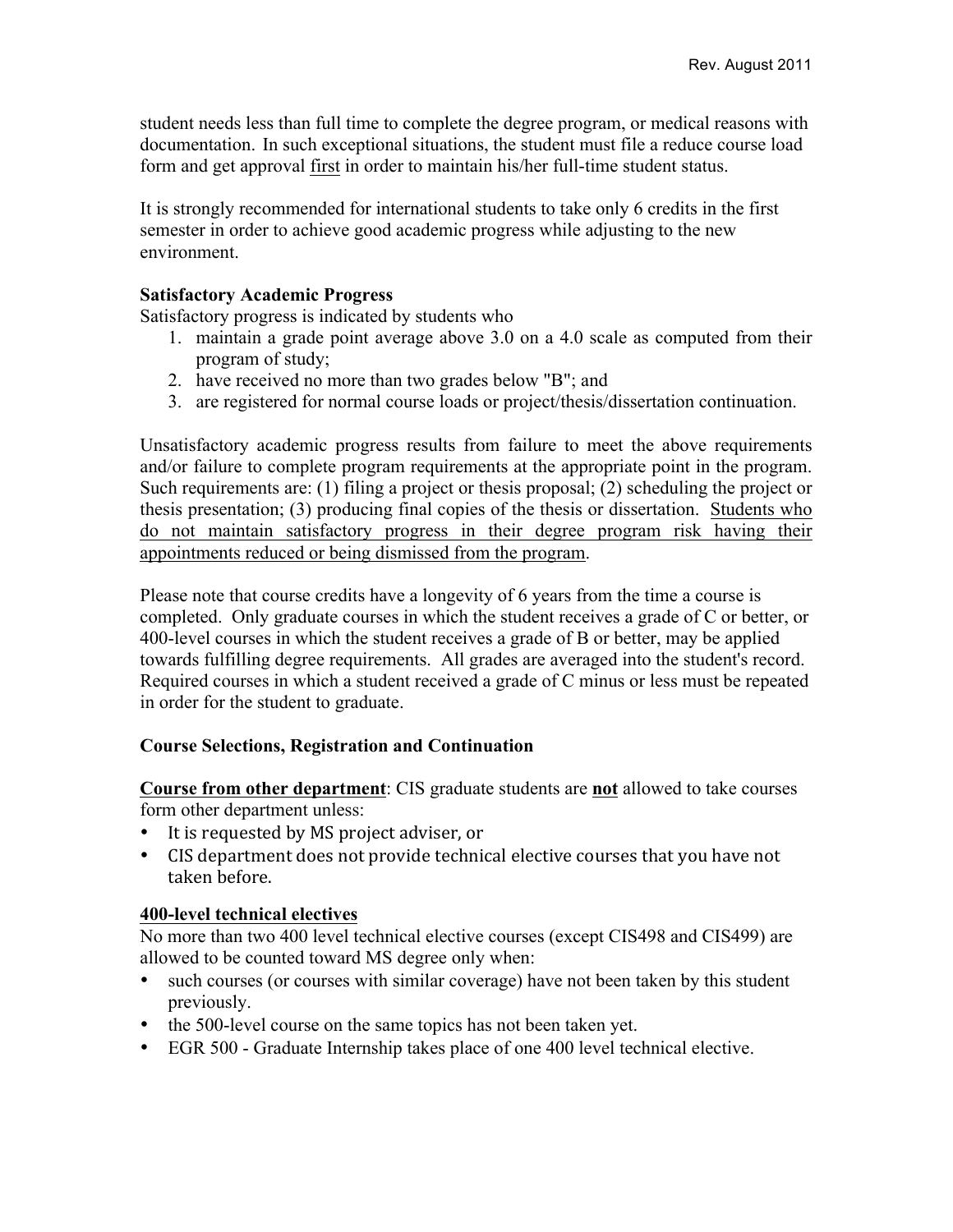### **Internship course (EGR 500)**

- EGR 500 is a 3-credit course with pass/fail grade, it is counted into program credits but not counted in the GPA. It replaces one 400 level technical elective
- In order to take EGR 500 course, a student needs to
	- $\circ$  fill a form and get approval first
	- $\circ$  have one faculty adviser and one industry sponsor
	- $\circ$  submit a proposal that describes the project objective and outcomes
	- $\circ$  submit a support letter form the company to describe work responsibility to prove the merit of the internship
	- $\circ$  submit a report no later than 1 month after the course period ends.

**Registration for courses** Graduate students (except the  $1<sup>st</sup>$  semester for new students) need to register courses for the next semester within the current registration period, the bill will arrive when the next semester begins. Any one who fails to do so may receive letter of disenrollment and needs to pay a certain amount of fee for readmission. MS project needs to be registered during the regular registration period too; project continuation can wait until the semester begins.

**MS project continuation** To get the first continuation of MS project, the student needs the approval of the faculty adviser and to submit a support letter to state the reason for continuation request. The second continuation is not allowed except in some extremely difficult situations such as accident or serious family matters (need documents of proof). In such exceptions, approvals from all levels are required.

• **Additional Degree Requirement** All full-time students must pass the course CIS 599 graduate seminars for two semesters. In order to pass the course, at least 80% attendance rate is required. In addition, a one-page report, which describes at least two seminars attended, must be submitted by the end of each academic semester.

### **Thesis/Project Presentation Schedule**

- Thesis/Project presentations are not scheduled between July 1 and Aug. 20 and Dec. 22 and Jan. 20.
- Thesis presentations will be scheduled in the CIS 599 seminar time frame during the Fall and Spring Semesters. If a thesis presentation cannot be scheduled within this time frame due to work conflict or faculty conflict, this needs to be discussed with the graduate program director for prior approval.
- A email notice of title, abstract, faculty supervisor and committee member names should be sent to the CIS office (choaglund@umassd.edu with copied to the faculty supervisor) at least 1 week prior to a project presentation and 2 weeks prior to a thesis presentations.

## **Continuous Registration Requirements**

To maintain status as an MS degree candidate, it is necessary to be enrolled continuously (exclusive of summers) or receive an approved Leave of Absence (see below). If you continue to work on a thesis or project after completing formal course requirements, you must remain in "Continuation" enrollment status for every semester until the